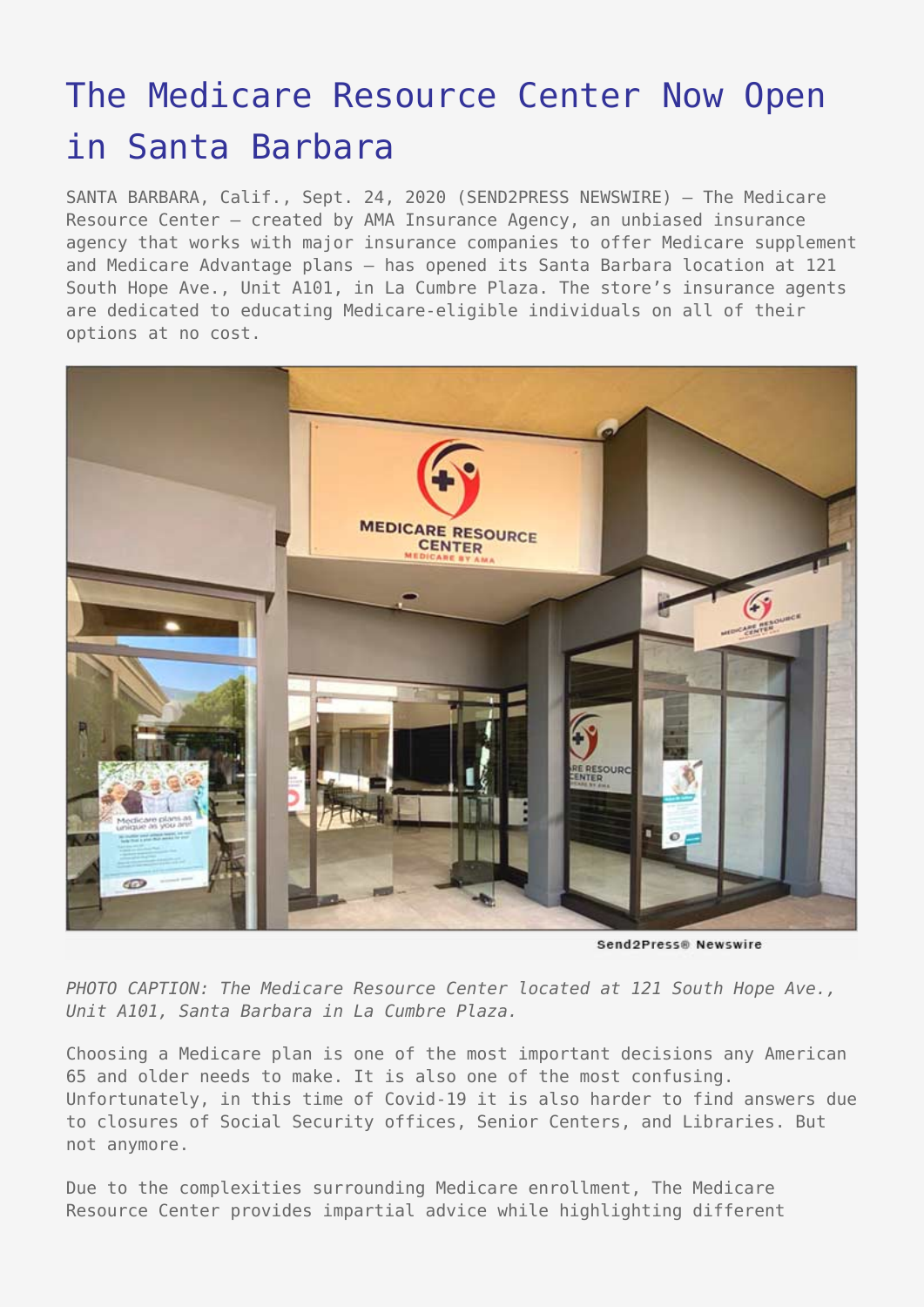benefits and premiums from a variety of insurance companies. Licensed agents offer in-store appointments, as well as over-the-phone and safely done home appointments to aid eligible residents in finding the best insurance plan for their needs.

"It's a much-needed resource, particularly for those just turning 65 who have lots of questions and are being inundated with aggressive marketing campaigns from health plans that all look and sound alike," said American Marketing Administrators President Neil Booth. "This unique Resource Center will help consumers discern the different types of Medicare insurance available to them (Medigap, Advantage, Prescription) and explore Medicare plans that best meet their specific needs, preferences and budget."

The new Medicare Resource Center is particularly timely as the current pandemic has created a new collection of Medicare-eligible individuals seeking coverage—seniors who chose to continue working past age 65 and now find themselves suddenly unemployed due to layoffs or business closures.

"These newly uninsured seniors comprise one of the tragic but seldom talked about consequences of the coronavirus," said Booth. "These seniors had coverage under their employer's health insurance but now need to quickly enter the individual insurance market and shop for a Medicare plan. The Medicare Resource Center can help them through the process so they don't lose precious time, becoming Medicare eligible with appropriate coverage."

During the one-on-one appointments, agents explain Original Medicare, then discuss how Medicare insurance plans like Medicare Advantage, Medicare Supplements, and Medicare Prescription Drug Plans work. Agents also provide a full review of prescription drug plans to ensure that residents are not overpaying for their prescription drug coverage.

The Medicare Resource Center works with most national and regional providers of Medicare products.

To learn more about Medicare eligibility, residents are also invited to attend one of many free 45-minute-long information webinars. Call 888-600-1432 for more information, or to make an appointment to talk with an Agent.

## **About American Marketing Administrators Inc. Insurance Agency:**

American Marketing Administrators Inc. Insurance Agency is headquartered in Calabasas, California. AMA and its hundreds of independent agents throughout CA are focused on helping Seniors understand Medicare and its many complexities. Learn more about AMA at: <https://coveredama.com/>

## **Media Contact:**

Neil Booth

818-455-2649